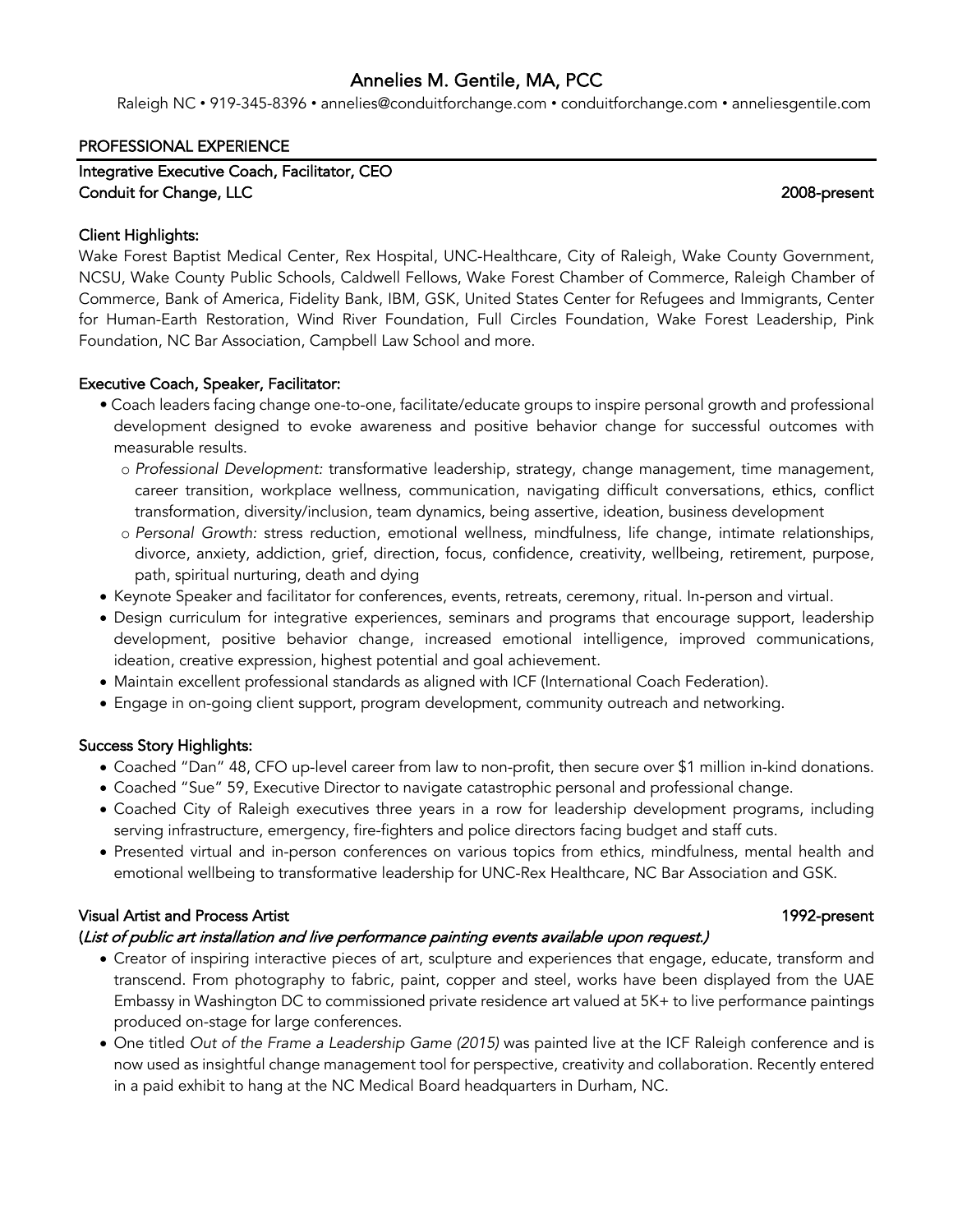## PUBLISHED AUTHOR

From Chaos to Calm :: Leading Change From the Inside Out (paper, kindle and audiobook) 2018 & 2020

*A quiet call to wake up to our individual and collective role and responsibility in solving our most pressing 21st century problems by cultivating resiliency at the personal level first. In this part personal story, part philosophy and part guide-book, you'll learn useful nuggets for life, leadership and well-being.*

• Published by WriteWay Publishing and Findaway Voices. 5-stars on Amazon.

# ADDITIONAL PROFESSIONAL EXPERIENCE

## Freelance Designer, Manager, Production Assistant, Producer/Director 1992-2008

Worked as a personal hair, wig and make-up designer for celebrities, production assistant for film productions, department head manager for National Broadway Tours and NC Theater; largest regional theater in the Southeast, UNC-TV on/off camera talent, and much more, including producer/director of an award-winning short film.

- Political and entertainment celebrity clients list available upon request.
- Broadway productions and national tours list available upon request.
- Journal at Lake Johnson (award-winning short film featuring a community journal service project, also featured on NPR's Dick Gordon The Story (twice). Over 1.5 million views on Youtube.

## Operations Manager :: Rank Group Hard Rock Cafe Dubai, UAE 2003-2004

• Responsible for management of staff, leadership, customer relations, scheduling, continuity, food safety, cultural awareness, religious restrictions and general operations at Hard Rock Café' in Dubai, UAE.

## North Carolina Theater :: Designer, Department Manager Raleigh, NC 1995-2003

• Responsibilities included but were not limited to leadership, department supervision, design, and continuity while working closely with star performers under high-stress deadlines and challenging conditions.

## Matrix Essentials International+ :: Regional Educator **Southeastern USA** 1995-1996

• Educated hairdressers state-wide on product knowledge, color theory and organized educational seminars for global corporations including Matrix Essentials, Logics, Zotos International and Paul Brown.

## UNC-TV :: Department Artist & Production Assistant Durham NC 1994-2003

• Responsibilities included but were not limited to leadership, department supervision, design, and continuity while working closely with political and community leaders under high-stress deadlines and challenging conditions. Client relations include former NC Governors Bev Perdue, Mike Easley, and NBC's Brian Williams.

# EDUCATION and CREDENTIALS

| ICF International Coaching Foundation Credential                |                      |           |
|-----------------------------------------------------------------|----------------------|-----------|
| PCC Professional Coach Certification                            |                      | 2019      |
| <b>ACC Associate Coach Certification</b>                        |                      | 2016      |
| Master of Arts in Health and Wellness Coaching                  | Laurel MA            | 2013-2015 |
| Maryland University of Integrative Health                       |                      |           |
| Bachelor of Liberal Studies: Creative Process and Social Change | Raleigh, NC          | 2012-2014 |
| St. Augustine's College                                         |                      |           |
| Conflict Transformation & Peacebuilding in Expressive Arts      | Saas-Fee Switzerland | 2012-2013 |
| European Graduate School                                        |                      |           |
| Transformative Leadership Graduate Studies                      | Laurel MA            | 2010      |
| Tai Sophia Institute                                            |                      |           |
| Landmark Education Forum Leadership Training                    | Greensboro NC        | 2002      |
| Non-Denominational Ordained Minister                            |                      |           |
| Universal Life Church                                           | Modesto, CA          | 2007      |
| EarthStar Spiritual Center                                      | Greensboro NC        | 2021      |
|                                                                 |                      |           |